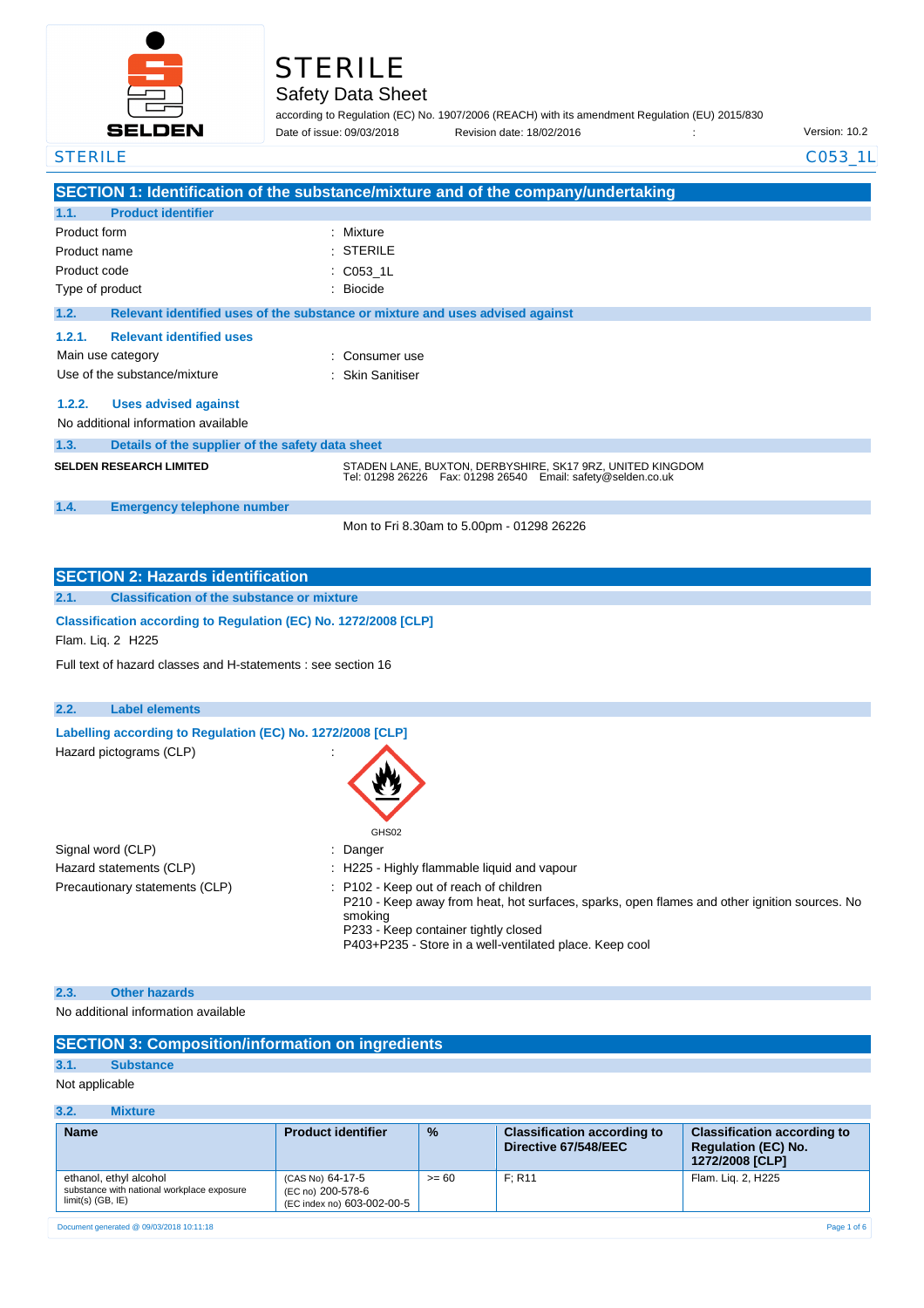### Safety Data Sheet

according to Regulation (EC) No. 1907/2006 (REACH) with its amendment Regulation (EU) 2015/830

Full text of R- and H-statements: see section 16

| <b>SECTION 4: First aid measures</b>                                          |                                                              |                                                                                                                                                                                               |  |  |
|-------------------------------------------------------------------------------|--------------------------------------------------------------|-----------------------------------------------------------------------------------------------------------------------------------------------------------------------------------------------|--|--|
| <b>Description of first aid measures</b><br>4.1.                              |                                                              |                                                                                                                                                                                               |  |  |
| First-aid measures general                                                    |                                                              | Get medical advice/attention if you feel unwell.                                                                                                                                              |  |  |
| First-aid measures after inhalation                                           |                                                              | Remove person to fresh air and keep comfortable for breathing.                                                                                                                                |  |  |
| First-aid measures after eye contact                                          |                                                              | IF IN EYES: Rinse cautiously with water for several minutes. Remove contact lenses, if present<br>and easy to do. Continue rinsing. If eye irritation persists: Get medical advice/attention. |  |  |
| First-aid measures after ingestion                                            |                                                              | Do NOT induce vomiting. Rinse mouth. Drink plenty of water. Get medical advice/attention.                                                                                                     |  |  |
| 4.2.                                                                          | Most important symptoms and effects, both acute and delayed  |                                                                                                                                                                                               |  |  |
| Symptoms/injuries after eye contact                                           |                                                              | : Causes eye irritation.                                                                                                                                                                      |  |  |
| Symptoms/injuries after ingestion                                             |                                                              | : May cause a light irritation of the linings of the mouth, throat, and gastrointestinal tract.                                                                                               |  |  |
| 4.3.<br>Treat symptomatically.                                                |                                                              | Indication of any immediate medical attention and special treatment needed                                                                                                                    |  |  |
|                                                                               |                                                              |                                                                                                                                                                                               |  |  |
| <b>SECTION 5: Firefighting measures</b>                                       |                                                              |                                                                                                                                                                                               |  |  |
| 5.1.<br><b>Extinguishing media</b>                                            |                                                              |                                                                                                                                                                                               |  |  |
| Suitable extinguishing media                                                  |                                                              | : Carbon dioxide. Dry powder. Foam.                                                                                                                                                           |  |  |
| 5.2.                                                                          | Special hazards arising from the substance or mixture        |                                                                                                                                                                                               |  |  |
| Fire hazard                                                                   |                                                              | : Flammable liquid and vapour.                                                                                                                                                                |  |  |
| 5.3.<br><b>Advice for firefighters</b>                                        |                                                              |                                                                                                                                                                                               |  |  |
| No additional information available                                           |                                                              |                                                                                                                                                                                               |  |  |
| <b>SECTION 6: Accidental release measures</b>                                 |                                                              |                                                                                                                                                                                               |  |  |
| 6.1.                                                                          |                                                              | Personal precautions, protective equipment and emergency procedures                                                                                                                           |  |  |
| General measures                                                              |                                                              | : Remove ignition sources.                                                                                                                                                                    |  |  |
| 6.1.1.<br>For non-emergency personnel                                         |                                                              |                                                                                                                                                                                               |  |  |
| No additional information available                                           |                                                              |                                                                                                                                                                                               |  |  |
| 6.1.2.<br>For emergency responders                                            |                                                              |                                                                                                                                                                                               |  |  |
| No additional information available                                           |                                                              |                                                                                                                                                                                               |  |  |
| 6.2.<br><b>Environmental precautions</b>                                      |                                                              |                                                                                                                                                                                               |  |  |
| No additional information available                                           |                                                              |                                                                                                                                                                                               |  |  |
| 6.3.                                                                          | Methods and material for containment and cleaning up         |                                                                                                                                                                                               |  |  |
| For containment                                                               | : Collect spillage.                                          |                                                                                                                                                                                               |  |  |
| Methods for cleaning up                                                       |                                                              | Soak up spills with inert solids, such as clay or diatomaceous earth as soon as possible.                                                                                                     |  |  |
| <b>Reference to other sections</b><br>6.4.                                    |                                                              |                                                                                                                                                                                               |  |  |
|                                                                               |                                                              | For further information refer to section 8: "Exposure controls/personal protection". For further information refer to section 13.                                                             |  |  |
| <b>SECTION 7: Handling and storage</b>                                        |                                                              |                                                                                                                                                                                               |  |  |
| <b>Precautions for safe handling</b><br>7.1.                                  |                                                              |                                                                                                                                                                                               |  |  |
| Additional hazards when processed                                             |                                                              | : Handle empty containers with care because residual vapours are flammable.                                                                                                                   |  |  |
| Precautions for safe handling                                                 |                                                              | : Keep away from sources of ignition - No smoking.                                                                                                                                            |  |  |
| 7.2.                                                                          | Conditions for safe storage, including any incompatibilities |                                                                                                                                                                                               |  |  |
| Technical measures                                                            |                                                              | : Does not require any specific or particular technical measures.                                                                                                                             |  |  |
| Storage conditions                                                            |                                                              | Store in a well-ventilated place. Keep container tightly closed.                                                                                                                              |  |  |
| Incompatible products                                                         |                                                              | Oxidizing agent. Strong acids. Strong bases.                                                                                                                                                  |  |  |
| Incompatible materials<br>Direct sunlight. Heat sources. Sources of ignition. |                                                              |                                                                                                                                                                                               |  |  |
| <b>Specific end use(s)</b><br>7.3.                                            |                                                              |                                                                                                                                                                                               |  |  |
| No additional information available                                           |                                                              |                                                                                                                                                                                               |  |  |
| <b>SECTION 8: Exposure controls/personal protection</b>                       |                                                              |                                                                                                                                                                                               |  |  |
| 8.1.<br><b>Control parameters</b>                                             |                                                              |                                                                                                                                                                                               |  |  |
| ethanol, ethyl alcohol (64-17-5)                                              |                                                              |                                                                                                                                                                                               |  |  |
| Ireland                                                                       | Local name                                                   | Ethanol                                                                                                                                                                                       |  |  |
| Ireland                                                                       | OEL (15 min ref) (ppm)                                       | 1000 ppm                                                                                                                                                                                      |  |  |

United Kingdom **Local name Local name Ethanol**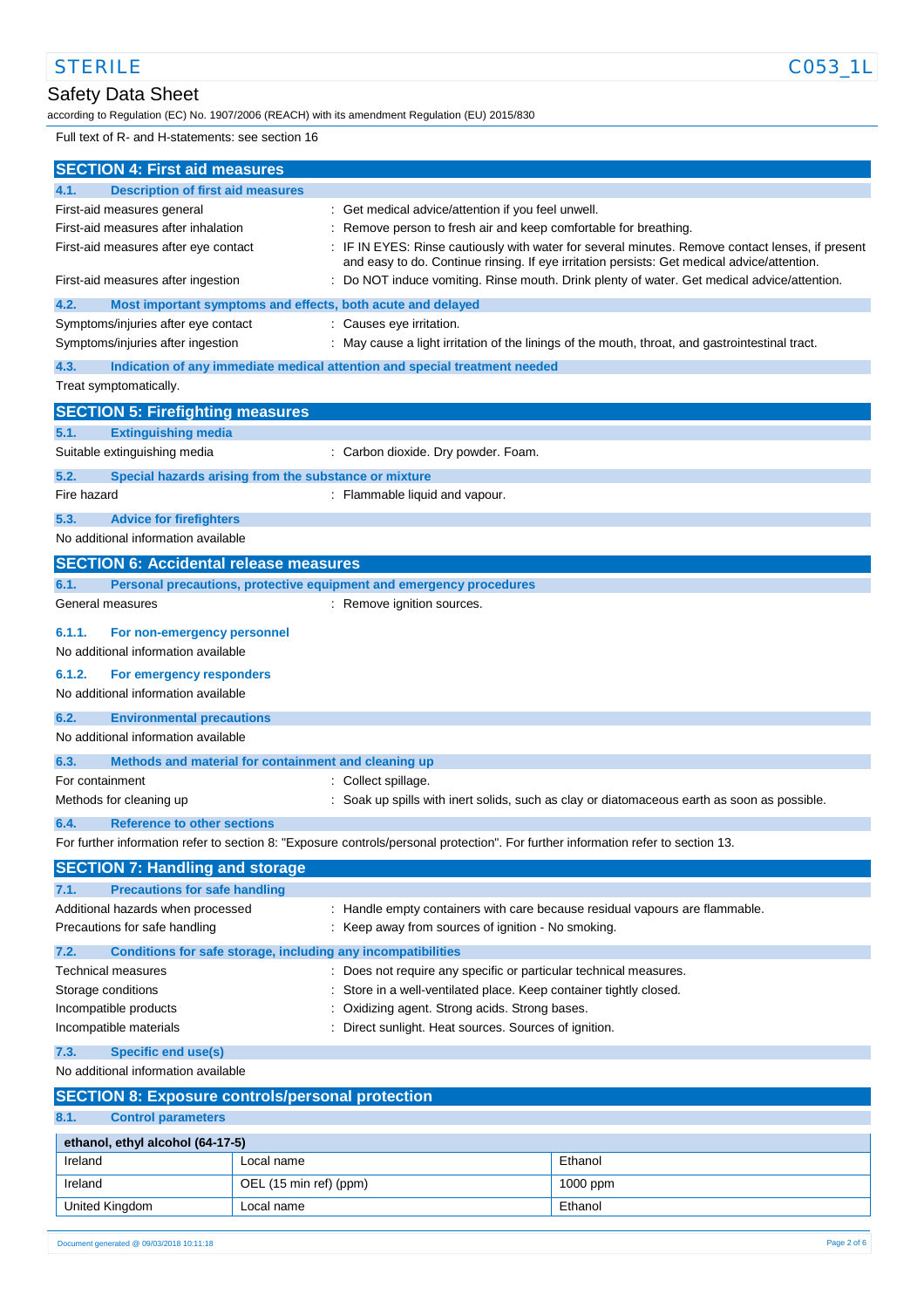# STERILE CO53\_1L

according to Regulation (EC) No. 1907/2006 (REACH) with its amendment Regulation (EU) 2015/830

| ethanol, ethyl alcohol (64-17-5) |                                    |            |  |  |
|----------------------------------|------------------------------------|------------|--|--|
| United Kingdom                   | `WEL<br>$TWA$ (ma/m <sup>3</sup> ) | 1920 ma/mª |  |  |
| United Kingdom                   | `WEL<br>TWA (ppm)                  | 1000 ppm   |  |  |

#### **8.2. Exposure controls**

| Materials for protective clothing | : Not required for normal conditions of use |
|-----------------------------------|---------------------------------------------|
| Eye protection                    | : Not required for normal conditions of use |
| Skin and body protection          | : Not required for normal conditions of use |
| Respiratory protection            | : Not required for normal conditions of use |

| <b>SECTION 9: Physical and chemical properties</b>            |                                 |  |  |  |
|---------------------------------------------------------------|---------------------------------|--|--|--|
| Information on basic physical and chemical properties<br>9.1. |                                 |  |  |  |
| Physical state                                                | : Liquid                        |  |  |  |
| Appearance                                                    | Mobile liquid.                  |  |  |  |
| Colour                                                        | Colourless.                     |  |  |  |
| Odour                                                         | characteristic.                 |  |  |  |
| Odour threshold                                               | No data available               |  |  |  |
| рH                                                            | : 7                             |  |  |  |
| Relative evaporation rate (butylacetate=1)                    | : No data available             |  |  |  |
| Melting point                                                 | No data available<br>÷.         |  |  |  |
| Freezing point                                                | No data available               |  |  |  |
| Boiling point                                                 | : $\approx 78.3$ °C             |  |  |  |
| Flash point                                                   | : $\approx$ 18 °C               |  |  |  |
| Auto-ignition temperature                                     | : No data available             |  |  |  |
| Decomposition temperature                                     | : No data available             |  |  |  |
| Flammability (solid, gas)                                     | No data available               |  |  |  |
| Vapour pressure                                               | No data available<br>÷          |  |  |  |
| Relative vapour density at 20 °C                              | No data available               |  |  |  |
| Relative density                                              | : 0.87                          |  |  |  |
| Solubility                                                    | No data available               |  |  |  |
| Log Pow                                                       | No data available               |  |  |  |
| Viscosity, kinematic                                          | No data available               |  |  |  |
| Viscosity, dynamic                                            | No data available               |  |  |  |
| Explosive properties                                          | No data available               |  |  |  |
| Oxidising properties                                          | No data available               |  |  |  |
| <b>Explosive limits</b>                                       | No data available               |  |  |  |
| <b>Other information</b><br>9.2.                              |                                 |  |  |  |
| No additional information available                           |                                 |  |  |  |
| <b>SECTION 10: Stability and reactivity</b>                   |                                 |  |  |  |
| <b>Reactivity</b><br>10.1.                                    |                                 |  |  |  |
| Flammable liquid and vapour.                                  |                                 |  |  |  |
| 10.2.<br><b>Chemical stability</b>                            |                                 |  |  |  |
|                                                               | Stable under normal conditions. |  |  |  |
| <b>Possibility of hazardous reactions</b><br>10.3.            |                                 |  |  |  |
| No additional information available                           |                                 |  |  |  |
| <b>Conditions to avoid</b><br>10.4.                           |                                 |  |  |  |
| No flames, no sparks. Eliminate all sources of ignition.      |                                 |  |  |  |
| 10.5.<br><b>Incompatible materials</b>                        |                                 |  |  |  |
| metals.                                                       |                                 |  |  |  |
| 10.6.<br><b>Hazardous decomposition products</b>              |                                 |  |  |  |
| No additional information available                           |                                 |  |  |  |
|                                                               |                                 |  |  |  |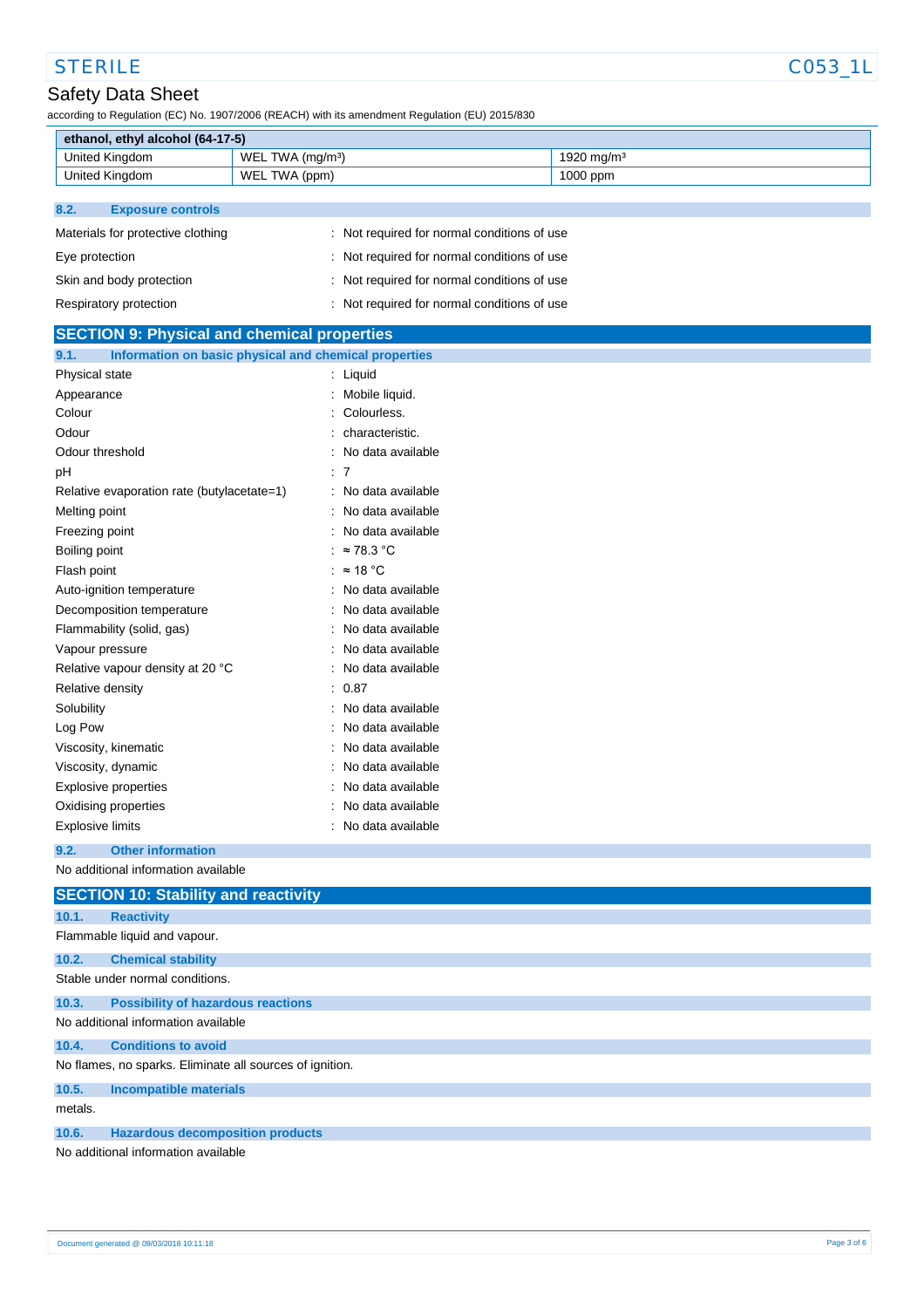### Safety Data Sheet

according to Regulation (EC) No. 1907/2006 (REACH) with its amendment Regulation (EU) 2015/830

| <b>SECTION 11: Toxicological information</b>          |                                                                   |  |  |  |  |
|-------------------------------------------------------|-------------------------------------------------------------------|--|--|--|--|
| Information on toxicological effects<br>11.1.         |                                                                   |  |  |  |  |
| Acute toxicity                                        | : Not classified                                                  |  |  |  |  |
|                                                       |                                                                   |  |  |  |  |
| Skin corrosion/irritation                             | Not classified                                                    |  |  |  |  |
|                                                       | pH: 7                                                             |  |  |  |  |
| Serious eye damage/irritation                         | Not classified<br>pH: 7                                           |  |  |  |  |
| Respiratory or skin sensitisation                     | Not classified                                                    |  |  |  |  |
| Germ cell mutagenicity                                | Not classified                                                    |  |  |  |  |
| Carcinogenicity                                       | Not classified                                                    |  |  |  |  |
| Reproductive toxicity                                 | Not classified                                                    |  |  |  |  |
| Specific target organ toxicity (single exposure)      | Not classified                                                    |  |  |  |  |
| Specific target organ toxicity (repeated<br>exposure) | Not classified                                                    |  |  |  |  |
| Aspiration hazard                                     | Not classified                                                    |  |  |  |  |
| <b>SECTION 12: Ecological information</b>             |                                                                   |  |  |  |  |
| 12.1.<br><b>Toxicity</b>                              |                                                                   |  |  |  |  |
| No additional information available                   |                                                                   |  |  |  |  |
| <b>Persistence and degradability</b><br>12.2.         |                                                                   |  |  |  |  |
| No additional information available                   |                                                                   |  |  |  |  |
| 12.3.<br><b>Bioaccumulative potential</b>             |                                                                   |  |  |  |  |
| No additional information available                   |                                                                   |  |  |  |  |
| <b>Mobility in soil</b><br>12.4.                      |                                                                   |  |  |  |  |
| No additional information available                   |                                                                   |  |  |  |  |
| 12.5.<br><b>Results of PBT and vPvB assessment</b>    |                                                                   |  |  |  |  |
| No additional information available                   |                                                                   |  |  |  |  |
|                                                       |                                                                   |  |  |  |  |
| <b>Other adverse effects</b><br>12.6.                 |                                                                   |  |  |  |  |
| No additional information available                   |                                                                   |  |  |  |  |
| <b>SECTION 13: Disposal considerations</b>            |                                                                   |  |  |  |  |
| <b>Waste treatment methods</b><br>13.1.               |                                                                   |  |  |  |  |
| No additional information available                   |                                                                   |  |  |  |  |
| <b>SECTION 14: Transport information</b>              |                                                                   |  |  |  |  |
| In accordance with ADR / RID / IMDG / IATA / ADN      |                                                                   |  |  |  |  |
| 14.1.<br><b>UN number</b>                             |                                                                   |  |  |  |  |
| UN-No. (ADR)                                          | : 1170                                                            |  |  |  |  |
| UN-No. (IMDG)                                         | : 1170                                                            |  |  |  |  |
| UN-No. (IATA)                                         | : 1170                                                            |  |  |  |  |
| 14.2.<br><b>UN proper shipping name</b>               |                                                                   |  |  |  |  |
| Proper Shipping Name (ADR)                            | : ETHANOL SOLUTION (ETHYL ALCOHOL SOLUTION)                       |  |  |  |  |
| Proper Shipping Name (IMDG)                           | ETHANOL SOLUTION (ETHYL ALCOHOL SOLUTION)                         |  |  |  |  |
| Proper Shipping Name (IATA)                           | <b>ETHANOL SOLUTION</b>                                           |  |  |  |  |
| Transport document description (ADR)                  | : UN 1170 ETHANOL SOLUTION (ETHYL ALCOHOL SOLUTION), 3, II, (D/E) |  |  |  |  |
| Transport document description (IMDG)                 | : UN 1170 ETHANOL SOLUTION (ETHYL ALCOHOL SOLUTION), 3, II        |  |  |  |  |
| 14.3.<br><b>Transport hazard class(es)</b>            |                                                                   |  |  |  |  |
| <b>ADR</b>                                            |                                                                   |  |  |  |  |
| Transport hazard class(es) (ADR)                      | $\therefore$ 3                                                    |  |  |  |  |
| Danger labels (ADR)                                   | : 3                                                               |  |  |  |  |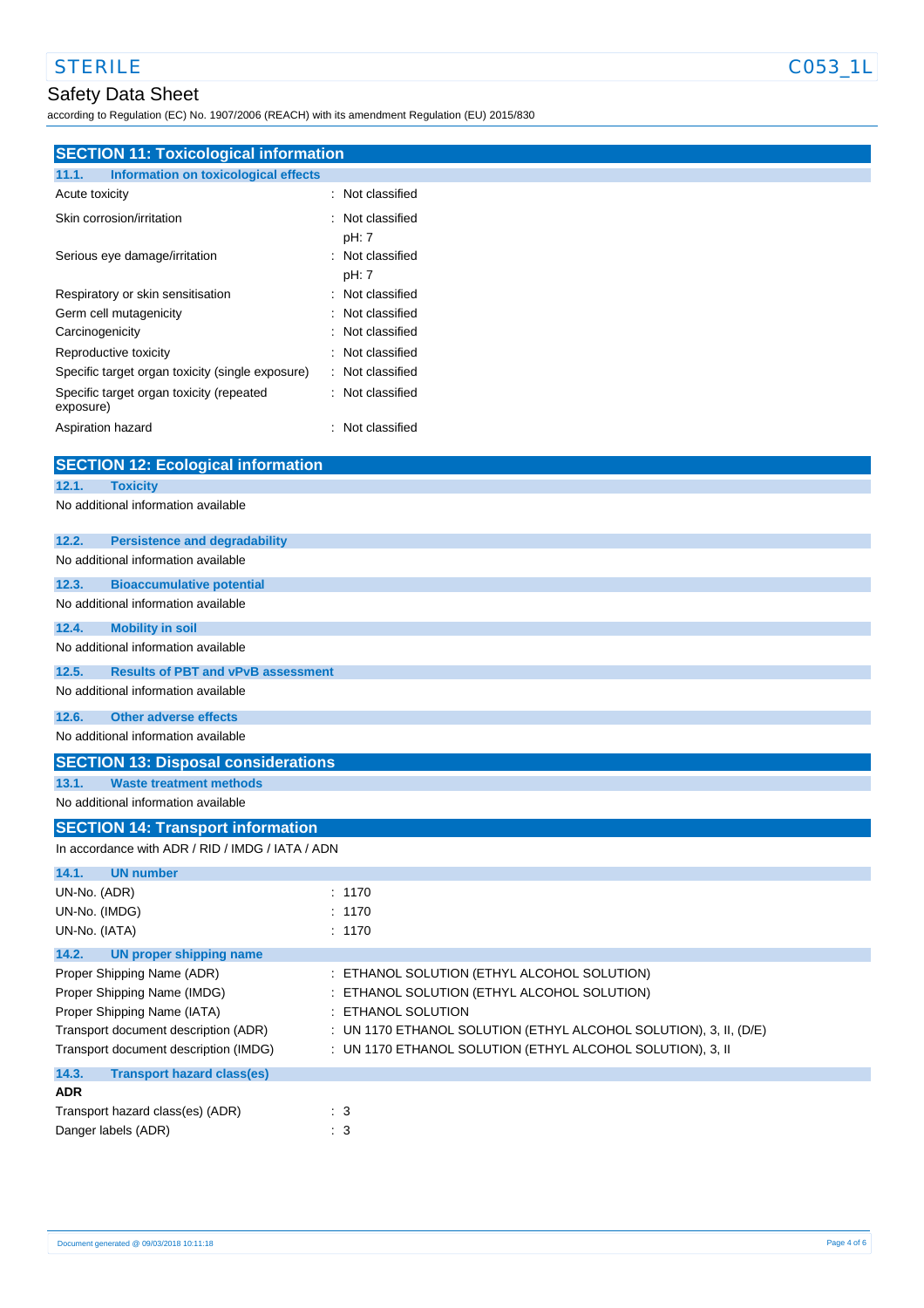## STERILE CO53\_1L

**IMDG**

### Safety Data Sheet

according to Regulation (EC) No. 1907/2006 (REACH) with its amendment Regulation (EU) 2015/830



| IATA                              |     |  |
|-----------------------------------|-----|--|
| Transport hazard class(es) (IATA) | : 3 |  |
| Hazard labels (IATA)              | : 3 |  |

| 14.4.<br><b>Packing group</b>         |                                          |
|---------------------------------------|------------------------------------------|
| Packing group (ADR)                   | : II                                     |
| Packing group (IMDG)                  | : IL                                     |
| Packing group (IATA)                  | : IL                                     |
| 14.5.<br><b>Environmental hazards</b> |                                          |
| Dangerous for the environment         | : No                                     |
| Marine pollutant                      | : No                                     |
| Other information                     | : No supplementary information available |

#### **14.6. Special precautions for user**

#### **- Overland transport**

| Classification code (ADR)                                    | : F1              |
|--------------------------------------------------------------|-------------------|
| Special provisions (ADR)                                     | 144, 601          |
| Limited quantities (ADR)                                     | 11                |
| Excepted quantities (ADR)                                    | E <sub>2</sub>    |
| Packing instructions (ADR)                                   | P001, IBC02, R001 |
| Mixed packing provisions (ADR)                               | MP19              |
| Portable tank and bulk container instructions<br>(ADR)       | : T4              |
| Portable tank and bulk container special<br>provisions (ADR) | TP <sub>1</sub>   |
| Tank code (ADR)                                              | LGBF              |
| Vehicle for tank carriage                                    | : FL              |
| Transport category (ADR)                                     | 2                 |
| Special provisions for carriage - Operation<br>(ADR)         | : S2, S20         |
| Hazard identification number (Kemler No.)                    | 33                |
| Orange plates                                                | 33<br>1170        |
| Tunnel restriction code (ADR)                                | D/E               |

EAC code : •2YE